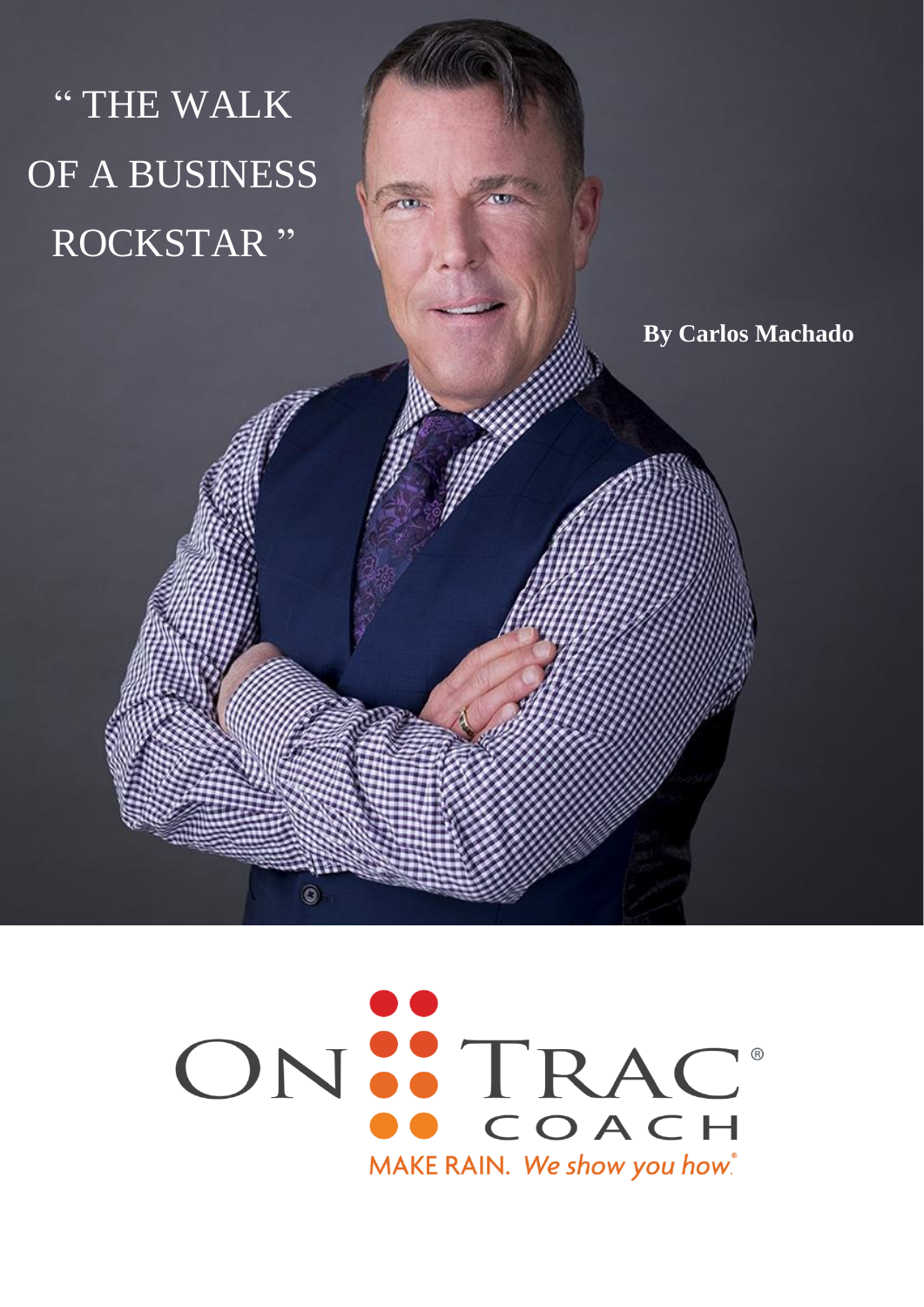# **THE WALK OF A BUSINESS ROCKSTAR**

#### **JANUARY 2020**

#### BY CARLOS MACHADO PHOTOGRAPHS TAKEN FROM <https://ontraccoach.com/>

When Gary Mitchell was a child back in Etobicoke Ontario, he had a dream: he was determined to be heard. He was meant to be in the limelight for life.

### **"I always wanted to be on stage as a performer. I wanted to be a rock star." Mitchell confesses**

He was setting the stage of his own play. A business coach was about to emerge.

After 25 years of a successful and consolidated professional career as business communications coach in Metro Vancouver, he remembers all his way to becoming the professional he is today. That lively childhood of his led him to pursue his goal. He went to Sheridan College in Oakville Ontario to study Music Theatre. "My first love was Music Theatre" he affirms.

He was delighted to be there at that time, and later started a business when he turned 25 years of age. He used some of the business strategies he masters now to be in the right track. "I created a national event involving marketing, media relations, event management, promotion, production, and staffing," He says.

He was getting aligned with what he aimed to attain until he went to the city of glass. Canada's west coast was majestically beautiful and the surrounding nature of Vancouver captivated him straightaway. "I immediately was drawn to the mountains and ocean. Something here was just pulling on me," Mitchell says, and he decided to settle down here in November of 1994.

Life was though at first. When he came to Vancouver, he had a different job to pay his bills. Nine months he had to wait to get ready to get the show on the road. He didn't know anybody in Vancouver and he just thought all he had left back in Ontario to follow a sparkle of hope, but he stayed, he fought and he finally got what he envisaged. "It was not easy to build a network in Vancouver at first. But then I got involved in politics and my network grew exponentially from volunteering on political campaigns, running for Parliament myself, and then running several campaigns as a campaign manager and coach," Mitchell says. He worked so hard to achieve people's goals. He successfully managed the political campaign of a lawyer running for Parliament, Mitchell made him a wellprepared candidate. His high coaching skills made his clients to step on the cusp of their careers but he was moving away from what he first fought for.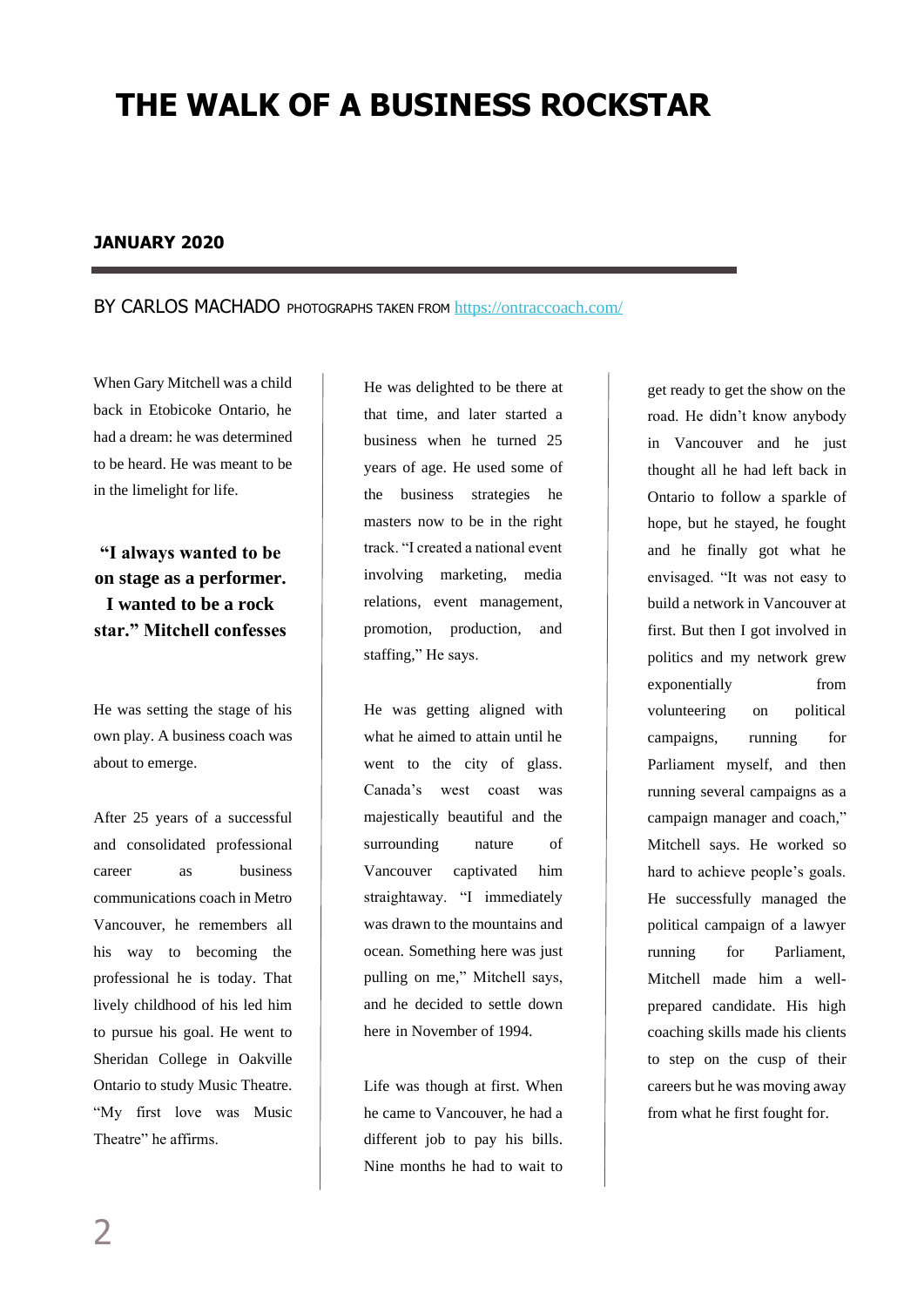**"This was a life 'A Ha' moment as I was now the 'guy behind the guy', instead of the 'guy'."** 

He acquired a high expertise in several things like speaking and media. An experience that served him to obtain a prominent future, running for Parliament himself, as well as a coach in the law field as a friend of his client suggested to him.

'The show must go on', he thought, and he worked for several clients. Law firms that needed their businesses to be positioned in the market. He published two books with Carswell, a Thomson Reuters Company and the largest legal publisher in Canada. *'Raindance: The Business Development Guidebook for Lawyers'*, published in 2012 and *'Raindance II: A Blueprint for Growing your Practice'* with two editions, one for smaller law firms, and one for larger law firms, published in 2014. Those books were in fact his curtain call, where people could see his contributions based on a pile of knowledge he got through years of experience in the field. His hard work was worth it.



Mitchell adds to his professional portfolio articles and columns he writes. "My first published article was in 2006 for *The Lawyers Weekly*.

I have written articles for *Lexpert, Canadian Lawyer*, *The Lawyers Weekly*, and others and continue my monthly column on *The Lawyers Daily*." Mitchell affirms and shares his seven-part podcast series on the 'Business of Law' he will complete by December available on YouTube.

[https://www.youtube.com/chan](https://www.youtube.com/channel/UCmcvRZ5qV89jIv2tYdZTjlg) [nel/UCmcvRZ5qV89jIv2tYdZ](https://www.youtube.com/channel/UCmcvRZ5qV89jIv2tYdZTjlg) [Tjlg](https://www.youtube.com/channel/UCmcvRZ5qV89jIv2tYdZTjlg)



Law firms tend to present business hurdles due to the lack of know-how in the business realm. They are getting a good preparation in their field; nonetheless, most of them get stuck when it comes to marketing success for their firms. "Lawyers are not taught any business skills at law school. Their education does not prepare them to run a business/law firm," says Mitchell and adds, "The smartest law firms realize this and invest in developing their people." Mitchell is indeed a people's person. He truly understands the mechanisms to better approach to professionals as well as clients. He knows what road to take. He knows how to succeed.

In a lackluster market for companies, there are plenty of opportunities to help firms to achieve their business goals and Mitchell fills those holes of